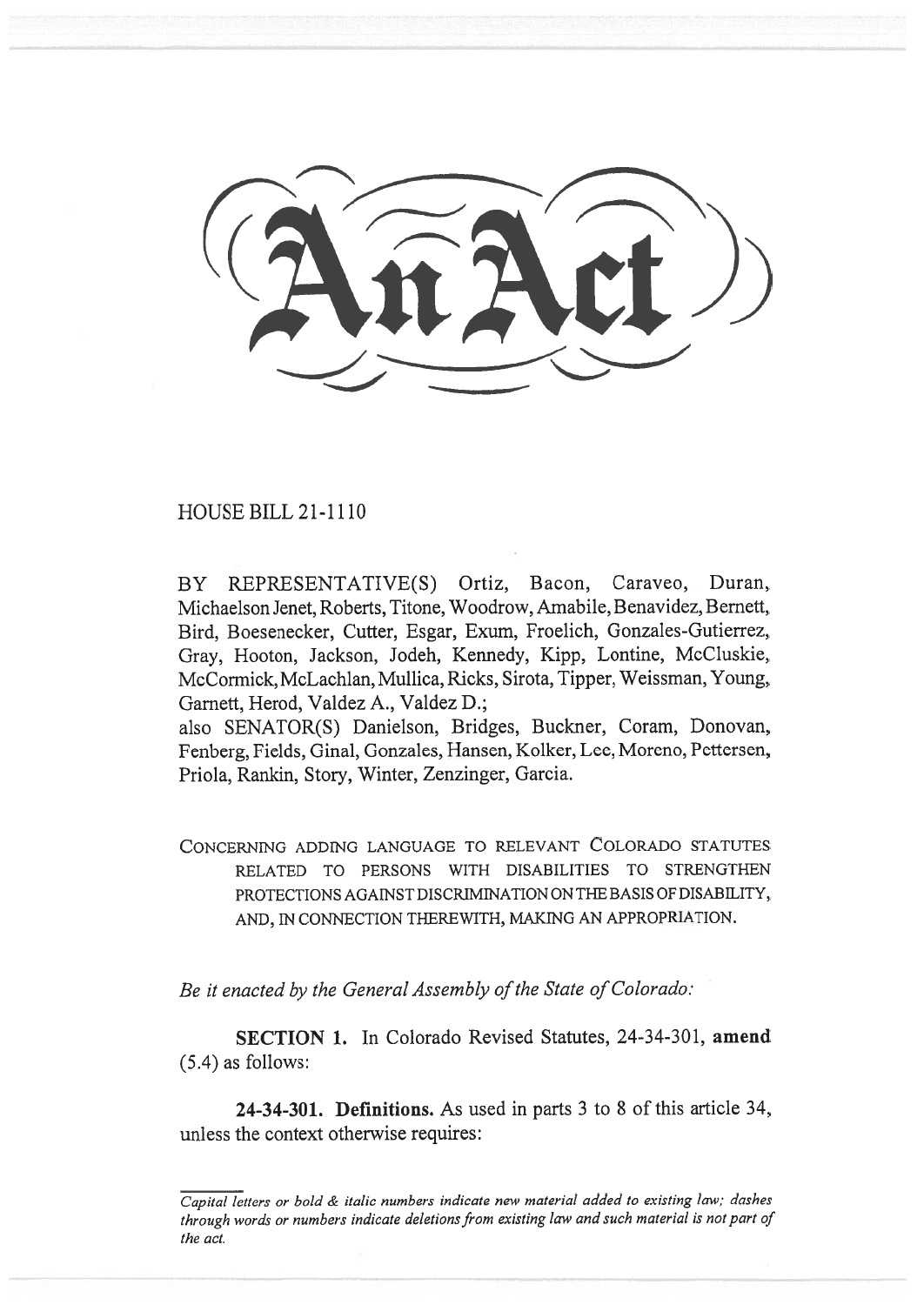$(5.4)$  "Public entity" has the same meaning as set forth in Title-II of the federal "Americans with Disabilities Act of 1990", 42 U.S.C. sec. 12131, and its related-amendments and implementing-regulations: MEANS:

(a) ANY STATE OR LOCAL GOVERNMENT; OR

(b) ANY DEPARTMENT, AGENCY, SPECIAL DISTRICT, OR OTHER INSTRUMENTALITY OF A STATE OR LOCAL GOVERNMENT.

SECTION 2. In Colorado Revised Statutes, 24-34-802, amend (1),  $(2)(a)$  introductory portion, and  $(2)(a)(III)$ ; and **add** (5) as follows:

24-34-802. Violations - penalties - immunity.  $(1)$   $(a)$  It is a discriminatory practice and unlawful for any person, AS DEFINED IN SECTION 24-34-301, to discriminate against  $\frac{1}{2}$  AN individual or group OF INDIVIDUALS because such THE person or group has opposed any practice, made a discriminatory practice based on disability pursuant to part 5, 6, or 8 of this article ARTICLE 34, or because such THE person or group has made a charge, testified, assisted, or participated in any manner in an investigation, proceeding, or hearing conducted pursuant to part 5, 6, or 8 of this article ARTICLE 34.

(b) AN INDIVIDUAL WITH A DISABILITY, AS DEFINED IN SECTION 24-34-301(5.6), MUST NOT, BY REASON OF THE INDIVIDUAL'S DISABILITY, BE EXCLUDED FROM PARTICIPATION IN OR BE DENIED THE BENEFITS OF SERVICES, PROGRAMS, OR ACTIVITIES PROVIDED BY A PUBLIC ENTITY, AS DEFINED IN SECTION 24-34-301, ORA STATE AGENCY, AS DEFINED IN SECTION 24-37.5-102, OR BE SUBJECTED TO DISCRIMINATION BY ANY SUCH PUBLIC ENTITY OR STATE AGENCY.

(c) DISCRIMINATION PURSUANT TO THIS SECTION INCLUDES THE FAILURE OF A PUBLIC ENTITY OR STATE AGENCY, AS THOSE TERMS ARE DEFINED IN SECTION 24-34-301, TO DEVELOP AN ACCESSIBILITY PLAN USING THE ACCESSIBILITY STANDARDS ESTABLISHED PURSUANT TO SECTION 24-85-103 (2.5) AND FULLY COMPLY, ON OR BEFORE JULY 1,2024, WITH THE ACCESSIBILITY STANDARDS FOR INDIVIDUALS WITH A DISABILITY ESTABLISHED BY THE OFFICE OF INFORMATION TECHNOLOGY PURSUANT TO SECTION 24-85-103 (2.5). LIABILITY FOR NONCOMPLIANCE AS TO CONTENT LIES WITH THE PUBLIC ENTITY OR STATE AGENCY THAT MANAGES THE

PAGE 2-HOUSE BILL 21-1110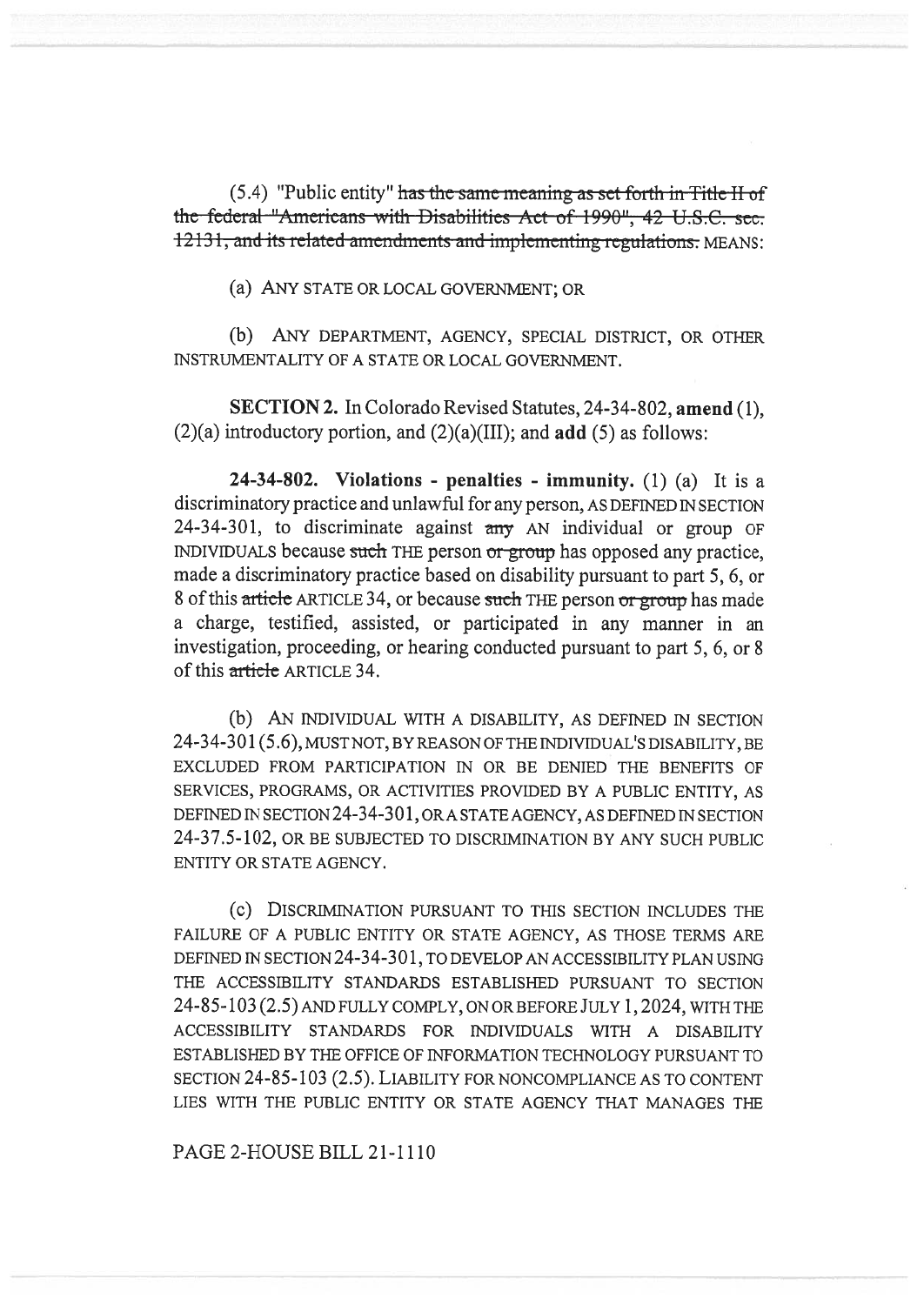CONTENT. LIABILITY FOR NONCOMPLIANCE OF THE PLATFORM HOSTING THE CONTENT LIES WITH THE PUBLIC ENTITY OR STATE AGENCY THAT MANAGES THE PLATFORM.

(2) (a) A qualified AN individual with a disability, as defined in section 24-34-301 (5.6), who is subject to a violation of subsection (1) of this section or of section 24-34-502, 24-34-502.2, 24-34-601, or 24-34-803 based on his or her THE INDIVIDUAL'S disability may bring a civil suit in a court of competent jurisdiction and, EXCEPT AS PROVIDED IN SECTION 24-85-103, is entitled to any of the following remedies:

(III) A statutory fine not to exceed OF three thousand five hundred dollars, PAYABLE TO EACH PLAINTIFF FOR EACH VIOLATION.

(5) AN AGENCY IN THE STATE WITH THE AUTHORITY TO PROMULGATE RULES RELATED TO PROTECTIONS FOR PERSONS WITH DISABILITIES SHALL NOT PROMULGATE A RULE THAT PROVIDES LESS PROTECTION THAN THAT PROVIDED BY THE FEDERAL "AMERICANS WITH DISABILITIES ACT OF 1990", 42 U.S.C. SEC. 12101 ET SEQ., AS AMENDED.

SECTION 3. In Colorado Revised Statutes, amend 24-85-101 as follows:

24-85-101. Legislative declaration. The general assembly hereby finds that the state needs to improve nonvisual access to information, whether by speech, Braille, or other appropriate means INCLUDING ELECTRONIC INFORMATION, FOR INDIVIDUALS WITH A DISABILITY.

SECTION 4. In Colorado Revised Statutes, 24-85-102, amend the introductory portion; and  $add(1.5), (2.3), (2.7), (5.3), and (5.5)$  as follows:

24-85-102. Definitions. As used in this article ARTICLE 85, unless the context otherwise requires:

(1.5) "ACCESSIBLE" OR "ACCESSIBILITY" MEANS PERCEIVABLE, OPERABLE, AND UNDERSTANDABLE DIGITAL CONTENT THAT ENABLES AN INDIVIDUAL WITH A DISABILITY TO ACCESS THE SAME INFORMATION, ENGAGE IN THE SAME INTERACTIONS, AND ENJOY THE SAME SERVICES OFFERED TO OTHER INDIVIDUALS, WITH THE SAME PRIVACY, INDEPENDENCE, AND EASE OF USE AS EXISTS FOR INDIVIDUALS WITHOUT A DISABILITY.

PAGE 3-HOUSE BILL 21-1110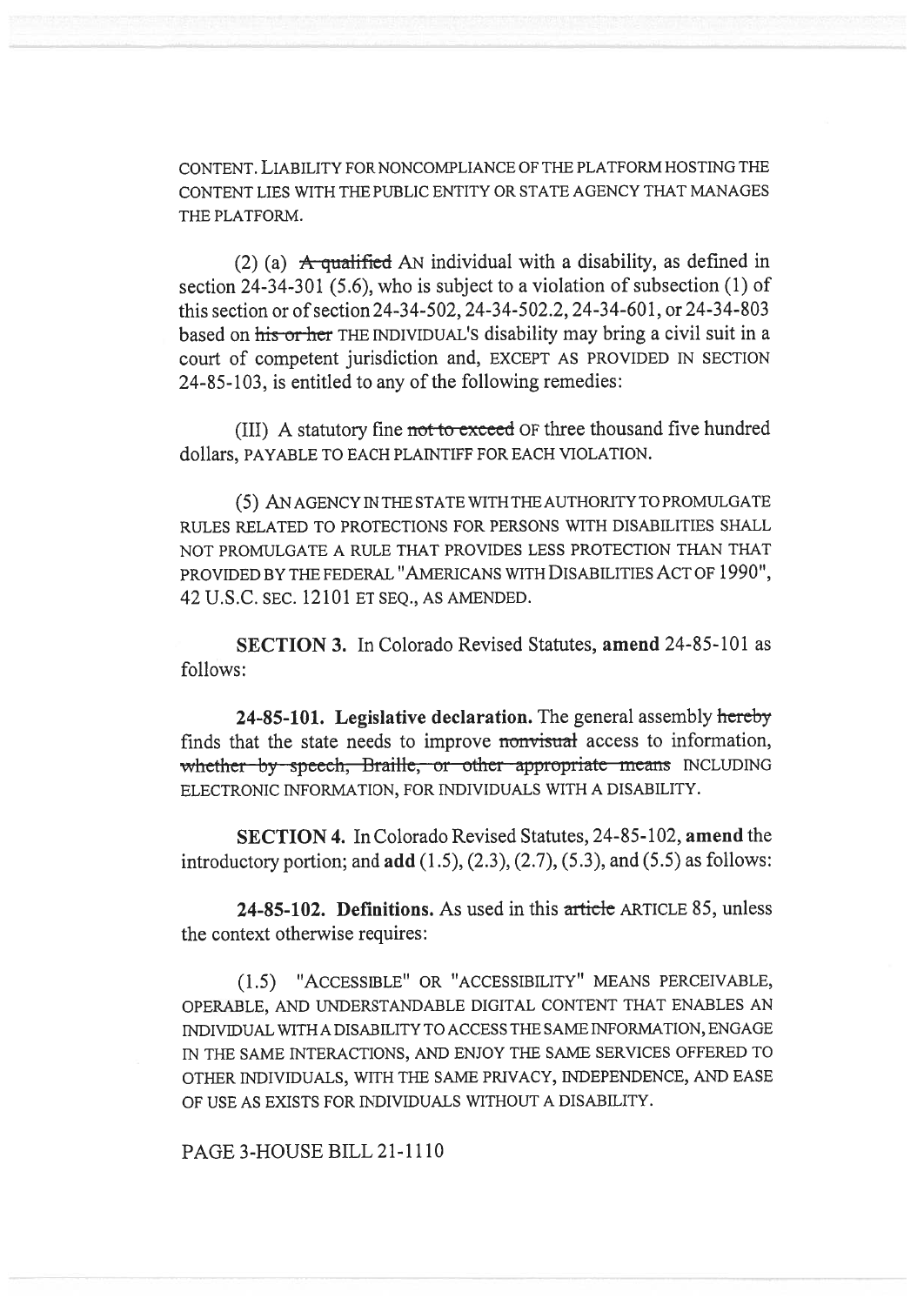(2.3) "DISABILITY" HAS THE SAME MEANING AS SET FORTH IN THE FEDERAL "AMERICANS WITH DISABILITIES ACT OF 1990", 42 U.S.C. SEC. 12101 ET SEQ., AND ITS RELATED AMENDMENTS AND IMPLEMENTING REGULATIONS.

(2.7) "INDIVIDUAL WITH A DISABILITY" HAS THE SAME MEANING AS "QUALIFIED INDIVIDUAL WITH A DISABILITY" AS DEFINED IN SUBSECTION (5.5) OF THIS SECTION.

(5.3) "OFFICE OF INFORMATION TECHNOLOGY" MEANS THE OFFICE OF INFORMATION TECHNOLOGY CREATED IN SECTION 24-37.5-103.

(5.5) "QUALIFIED INDIVIDUAL WITH A DISABILITY" OR "INDIVIDUAL WITH A DISABILITY" HAS THE SAME MEANING AS SET FORTH IN THE FEDERAL "AMERICANS WITH DISABILITIES ACT OF 1990", 42 U.S.C. SEC. 12101 ET SEQ., AND ITS RELATED AMENDMENTS AND IMPLEMENTING REGULATIONS.

SECTION 5. In Colorado Revised Statutes, amend 24-85-103 as follows:

24-85-103. Accessibility standards for individuals with a disability. (1) The chief information officer in the office of information technology created in section  $24-37.5-103$ ; shall maintain nonvisual access ACCESSIBILITY standards FOR AN INDIVIDUAL WITH A DISABILITY for information technology systems employed by state agencies that:

(a) Provide blind or visually impaired individuals AN INDIVIDUAL WITH A DISABILITY with access to information stored electronically by state agencies by ensuring compatibility with adaptive technology systems so that blind and visually impaired individuals have AN INDIVIDUAL WITH A DISABILITY HAS full and equal access when needed; and

(b) Are designed to present information, including prompts used for interactive communications, in formats intended for both visual and nonvisual use, such as the use of text-only options.

(1.5) THE CHIEF INFORMATION OFFICER IN THE OFFICE OF INFORMATION TECHNOLOGY SHALL, CONSISTENT WITH THE RESPONSIBILITIES OF THE OFFICE, PROMOTE AND MONITOR THE ACCESS STANDARDS FOR INDIVIDUALS WITH A DISABILITY IN THE STATE'S INFORMATION TECHNOLOGY

## PAGE 4-HOUSE BILL 21-1110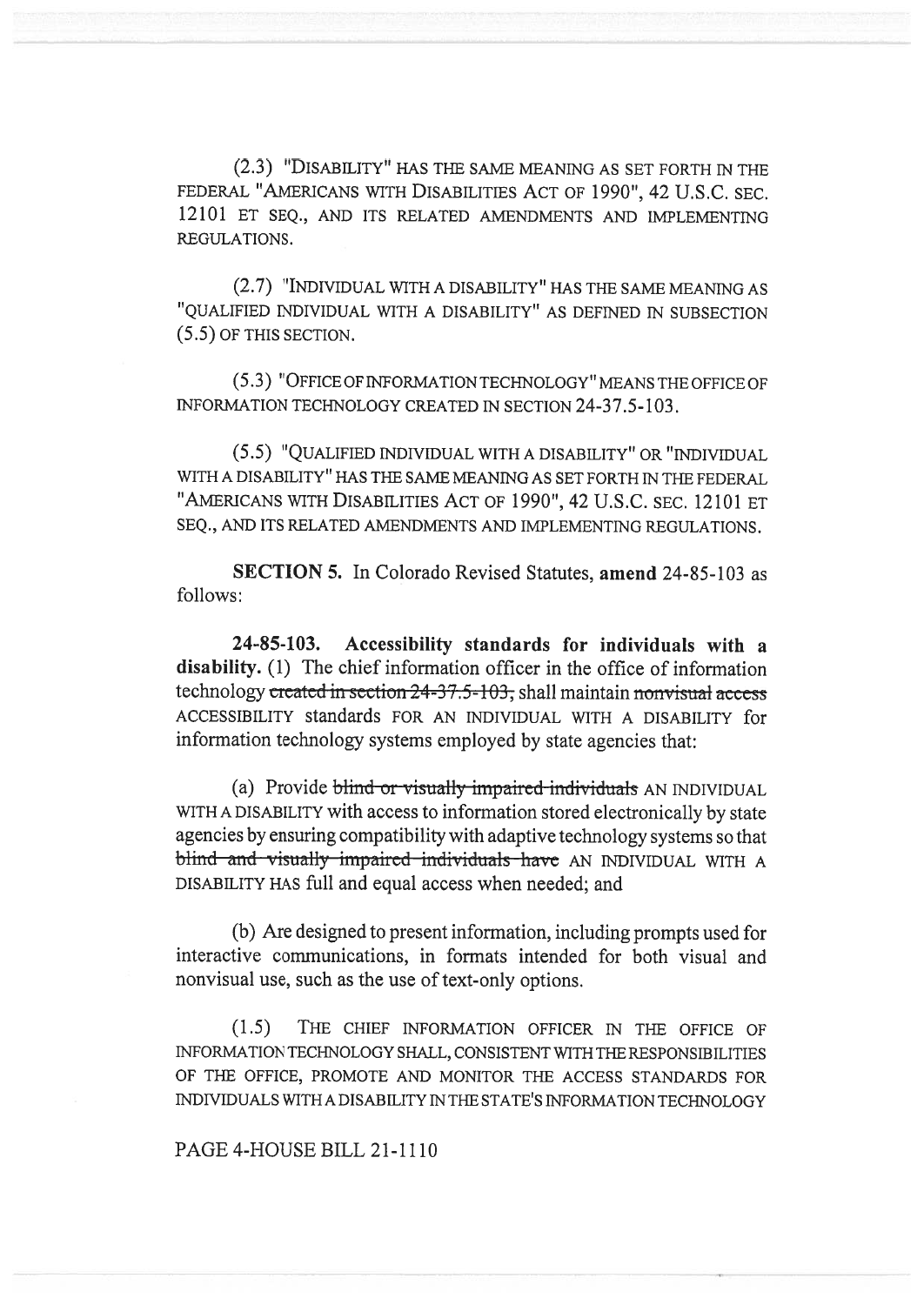INFRASTRUCTURE, INCLUDING BUT NOT LIMITED TO ARCHITECTURE. EACH STATE AGENCY IS DIRECTED TO COMPLY WITH THE ACCESS STANDARDS FOR INDIVIDUALS WITH A DISABILITY, ESTABLISHED BY THE OFFICE OF INFORMATION TECHNOLOGY PURSUANT TO SUBSECTION (2.5) OF THIS SECTION, IN THE CREATION AND PROMULGATION OF ANY ONLINE CONTENT AND MATERIALS USED BY SUCH STATE AGENCY.

(2) The chief information officer in the office of information technology created in section  $24-37.5-103$ , shall consult with state agencies and representatives of individuals who are blind or visually impaired WITH A DISABILITY in maintaining the nonvisual access ACCESSIBILITY standards FOR INDIVIDUALS WITH A DISABILITY described in subsection (1) of this section and the procurement criteria described in section 24-85-104.

(2.5) THE CHIEF INFORMATION OFFICER IN THE OFFICE OF INFORMATION TECHNOLOGY SHALL ESTABLISH ACCESSIBILITY STANDARDS FOR INDIVIDUALS WITH A DISABILITY USING THE MOST RECENT WEB CONTENT ACCESSIBILITY GUIDELINES PROMULGATED AND PUBLISHED BY THE WORLD WIDE WEB CONSORTIUM WEB ACCESSIBILITY INITIATIVE OR THE INTERNATIONAL ACCESSIBILITY GUIDELINES WORKING GROUP, OR ANY SUCCESSOR GROUP OR ORGANIZATION, OR ANY SUBSEQUENT UPDATES OR REVISIONS TO SUCH GUIDELINES BY ANY SUCCESSOR GROUP OR ORGANIZATION.

(3) (a) The head of each state agency, AS THAT TERM IS DEFINED IN SECTION 24-37.5-102, shall establish a written plan, as part of its annual information technology plan, and develop any proposed budget requests for implementing the nonvisual access ACCESSIBILITY standards FOR INDIVIDUALS WITH A DISABILITY for its agency at facilities accessible by the public. EACH SUCH STATE AGENCY SHALL FOLLOW UP ON THE PLAN AS FOLLOWS:

(I) ON OR BEFORE JULY 1, 2022, THE STATE AGENCY SHALL SUBMIT ITS WRITTEN ACCESSIBILITY PLAN TO THE OFFICE OF INFORMATION TECHNOLOGY. THE OFFICE OF INFORMATION TECHNOLOGY SHALL WORK COLLABORATIVELY WITH THE STATE AGENCY TO REVIEW THE SECTIONS OF THE AGENCY'S PLAN RELATED TO ACCESSIBILITY STANDARDS FOR INDIVIDUALS WITH A DISABILITY AND ESTABLISH IMPLEMENTATION METHODOLOGY; AND

## PAGE 5-HOUSE BILL 21-1110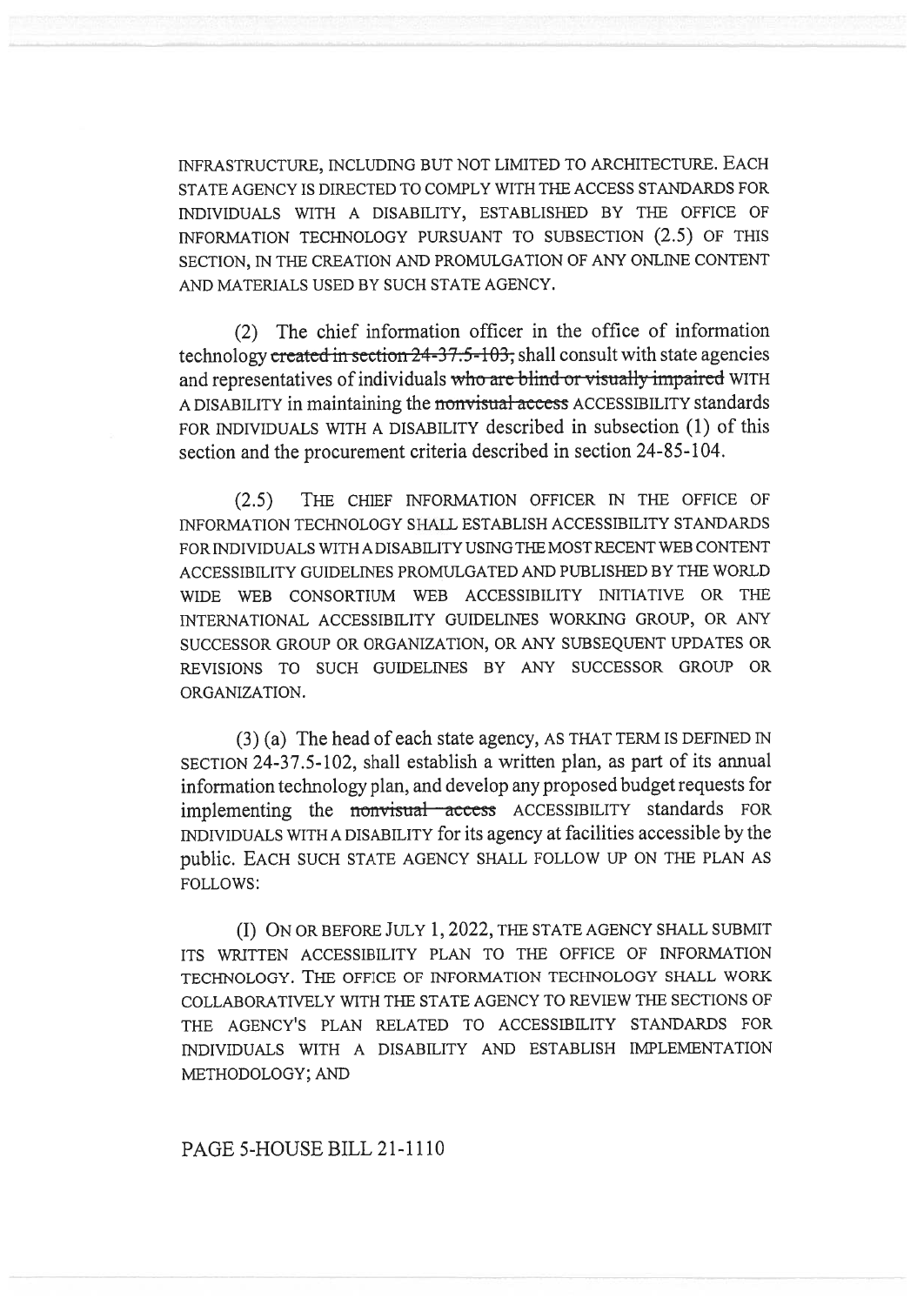(II) ON OR BEFORE JULY 1, 2024, EACH STATE AGENCY SHALL FULLY IMPLEMENT THE SECTIONS OF THE AGENCY'S PLAN RELATED TO ACCESSIBILITY STANDARDS FOR INDIVIDUALS WITH A DISABILITY. ANY STATE AGENCY NOT IN COMPLIANCE AFTER JULY 1, 2024, IS IN VIOLATION OF SECTION 24-34-802 AND IS SUBJECT TO THE REMEDIES FOR NONCOMPLIANCE SET FORTH IN SECTION 24-34-802.

SECTION 6. In Colorado Revised Statutes, amend 24-85-104 as follows:

24-85-104. Procurement requirements - criteria **implementation.** (1) The office of information technology created in section 24-37.5-103, shall approve minimum standards and criteria to be used in approving or rejecting procurements by state agencies for adaptive technologies for nonvisual OR OTHER DISABILITY access uses.

(2) Nothing in this article shall require ARTICLE 85 REQUIRES the installation of software or peripheral devices used for nonvisual acccss ACCESSIBILITY FOR AN INDIVIDUAL WITH A DISABILITY when the information technology is being used by individuals who are not blind or visually impaired DISABLED. Nothing in this article shall be construed to require ARTICLE 85 REQUIRES the purchase of nonvisual adaptive equipment by a state agency.

(3) Notwithstanding the provisions of subsection  $(2)$  of this section, the applications, programs, and underlying operating systems, including the format of the data, used for the manipulation and presentation of information shall MUST permit the installation and effective use of and shall be compatible BE COMPATIBLE with nonvisual access software and peripheral devices THAT PROVIDE ACCESSIBILITY TO AN INDIVIDUAL WITH A DISABILITY.

(4) Compliance with the procurement requirements of this section with regard to information technology purchased prior to July 1, 2001, shall MUST be achieved at the time of procurement of an upgrade or replacement of existing information technology equipment or software.

SECTION 7. Appropriation. For the 2021-22 state fiscal year, \$312,922 is appropriated to the office of the governor for use by the office of information technology. This appropriation is from the general fund and

PAGE 6-HOUSE BILL 21-1110